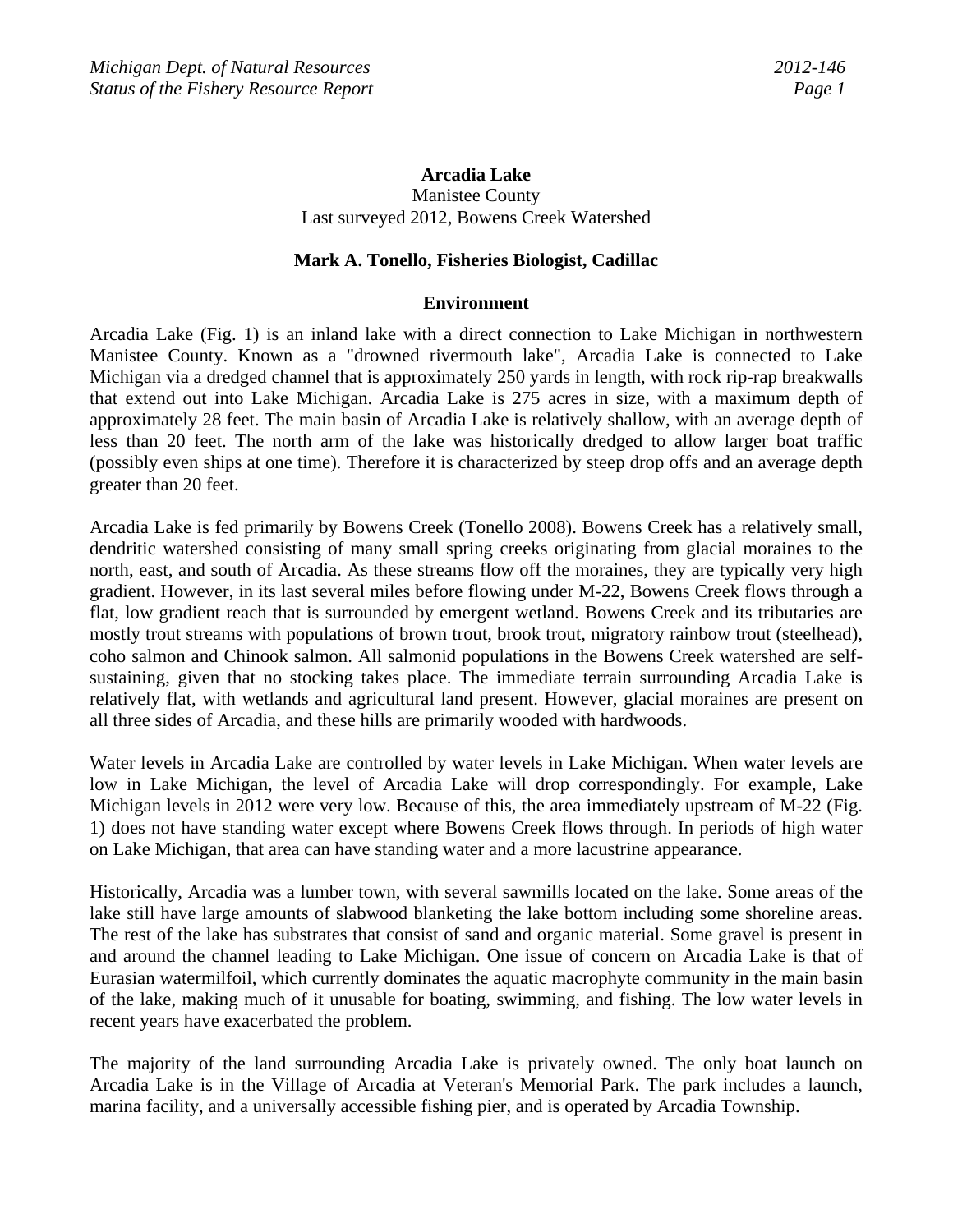### **History**

Unlike many other inland lakes in Michigan, Arcadia Lake does not have a long fish stocking history. In fact the only known fish stocking events took place in 2011 and 2012, when lake-run brown trout were stocked by MDNR. The goal of the brown trout stocking program is to create a fishery in Lake Michigan. Prior to 2011, the brown trout that are now stocked into Arcadia Lake were stocked into Portage Lake to the south. The stocking location was moved from Portage Lake to Arcadia Lake to avoid likely walleye predation in Portage Lake. Portage Lake is stocked and managed for walleye by MDNR, while Arcadia Lake is not. The brown trout fishery created by this stocking effort is typically a spring fishery, taking place during March, April, and early May. The appeal for anglers is that the fishery is typically a shallow water, near-shore fishery that does not require large boats or expensive equipment. While much of the angling effort involves trolling along the lake Michigan shoreline, brown trout are also caught in Arcadia Lake each spring. In addition, anglers fishing the Arcadia piers and the beaches adjacent to the piers also catch the stocked brown trout.

Arcadia Lake is unique in that it has not been previously surveyed by MDNR Fisheries Division. Most inland lakes in Michigan have had fisheries surveys conducted on them numerous times, often starting in the 1930s or 1940s. Despite this, Arcadia Lake has long had a good reputation as a fishing lake. In addition to its spring brown trout fishery, it is known for its good fishing for yellow perch, northern pike (both summer and through the ice) and bass, both largemouth and smallmouth. It is known as a very good bowfishing lake for common carp, particularly during the June spawning period. Migratory salmonids like Chinook salmon (fall) and steelhead (late fall, winter, and early spring) can also be caught from Arcadia Lake at times.

There have been six entries into the MDNR Master-Angler program from Arcadia Lake in recent years. Species entered include three common carp, one smallmouth bass, one walleye, and one channel catfish. Arcadia Lake is a popular destination for bowfishing for carp, so the presence of Master Angler-sized carp is not surprising. The walleye and smallmouth bass were both particularly impressive. The walleye was 34 inches long, and caught in 2002. The smallmouth bass was 25 inches long and caught in 2003. Both fish were catch and release entries.

At one time, Arcadia Lake was home to the State Record brown trout. The record fish was caught in 1984 and weighed 34 lbs 6 oz. It was caught by Robert Henderson of Vestaburg, Michigan, while trolling with an Eppinger Copy Cat spoon. The Henderson brown trout stood as the Michigan state record until 1998 when a larger brown trout was caught from Lake Michigan. Mr. Henderson's brown trout was also considered the world record for several years.

## **Current Status**

The first comprehensive fisheries survey of Arcadia Lake was conducted in the summer of 2012. Status and trends netting protocols (Wehrly et al. 2009) were used for the survey. The netting portion of the survey took place from June 4 through June 8. Gear used included one large-mesh fyke net (4 net-nights), four trap nets (17 net-nights), and three experimental graded-mesh inland gill nets (3 netnights). Seining and electrofishing were conducted on July 16, 2012. A total of six seine hauls were completed, along with three ten-minute electrofishing transects conducted with an 18 foot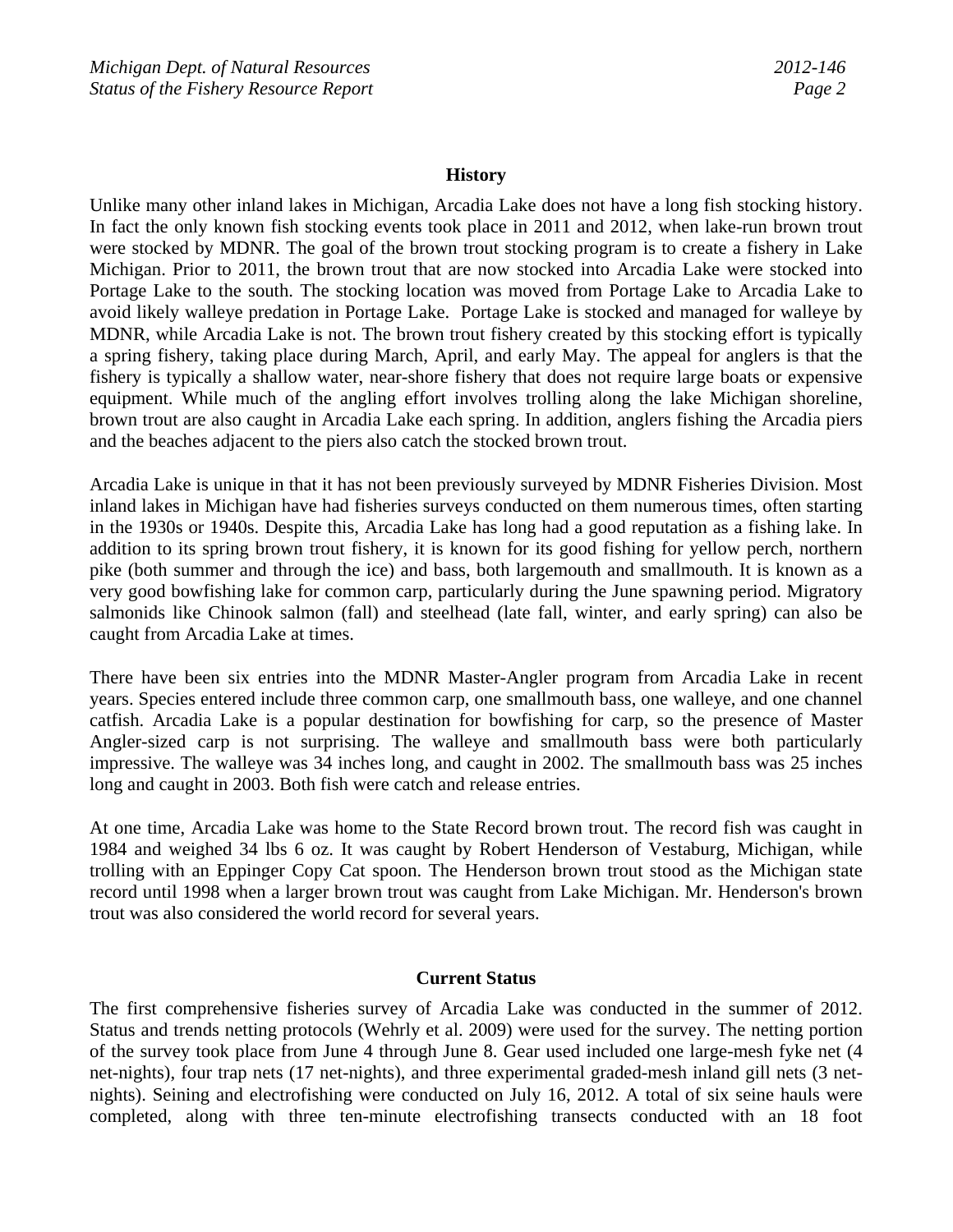boomshocking boat. The purpose of this survey was to investigate the status of all fish populations in Arcadia Lake.

During the 2012 MDNR survey of Arcadia Lake, a total of 2,012 fish representing 32 species were caught. During the June netting portion of the survey, a total of 1,390 fish were caught, representing 21 different species (Table 1). Brown bullhead were the most frequently collected species, with a total of 581 caught (from 7-12 inches), representing 41.8% of the total catch by number and 19.1% by weight. Although not as numerically abundant, bowfin and northern pike also represented a significant proportion of the biomass, at 15.9% and 16.9% of the catch by weight respectively. Panfish species present in the 2012 netting catch (Table 1) included black crappie (56 from 5-11 inches), bluegill (86 from 4-9 inches), pumpkinseed sunfish (65 from 4-8 inches), and yellow perch (23 from 5-13 inches). Game fish species caught in the netting portion of the 2012 survey included northern pike (99 from 19- 35 inches), walleye (39 from 14-29 inches), largemouth bass (25 from 9-18 inches), smallmouth bass (15 from 12-20 inches), and one 28 inch rainbow trout (steelhead).

During the July seining and electrofishing portion of the 2012 survey of Arcadia Lake, a total of 622 fish were caught, representing 22 different species (Table 2). The most frequently collected species during seining and electrofishing included smallmouth bass (163 from 1-17 inches) and yellow perch (171 from 1-11 inches). Other panfish and gamefish species captured included black crappie, bluegill, largemouth bass, northern pike, pumpkinseed sunfish, and rock bass. Other nongame species present included banded killifish, bluntnose minnow, bowfin, brown bulhead, golden redhorse, golden shiner, longnose gar, logperch, mimic shiner, round goby, sand shiner, silver redhorse, spottail shiner, and white perch.

In the 2012 Arcadia Lake survey, most species caught showed average or above-average growth (Tables 3 and 4), with the exceptions being northern pike and yellow perch. In both of those species, slower growth was seen in younger individuals, while older age groups seemed to be growing faster. Arcadia Lake walleye were growing particularly fast. Walleye aged 3, 7, and 9 were growing 2.8 inches faster than the state average for those respective age classes.

### **Analysis and Discussion**

Arcadia Lake possesses a relatively healthy and diverse fish community that is similar to other "drowned rivermouth lakes" along the northwestern coast of Michigan, including Manistee Lake (Tonello 2010) and Betsie Lake (Seites and Tonello 2009). It has a well-represented population of popular panfish species, including bluegill, pumpkinseed, black crappie, and yellow perch. All of these species had a high percentage of "catchable" sized fish caught in the 2012 survey. It is likely that yellow perch in particular migrate into Arcadia Lake from Lake Michigan for spawning purposes. There does also seem to be a "resident" population of yellow perch in Arcadia Lake as well. The resident fish are sometimes distinguishable from Lake Michigan fish by their smaller size and darker yellow coloration. The Lake Michigan yellow perch tend to be larger and more silvery. Arcadia Lake has a very good reputation for its yellow perch fishery.

The gamefish populations of Arcadia Lake are also very healthy. The 2012 survey showed that the northern pike population is very robust. Arcadia Lake has long been known for its northern pike fishery. Largemouth and smallmouth bass fishing opportunities are also very good based on angler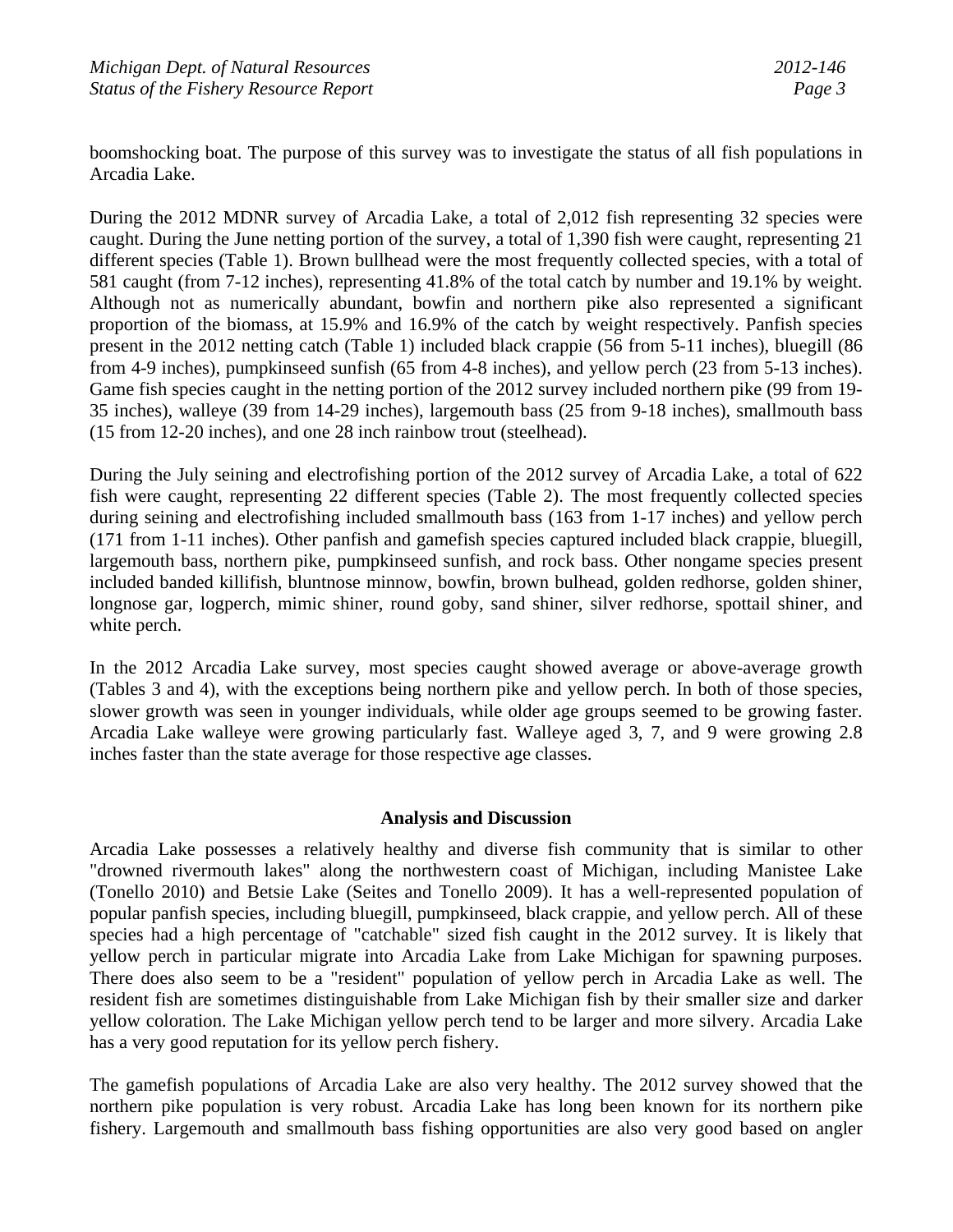reports, although the netting survey did not find large numbers of adult bass present. The Eurasian milfoil infestation makes fishing (and survey netting) for bass difficult in the main basin of the lake. The bass fishery would likely be improved if the Eurasian milfoil was brought under control.

Although anglers have reported catching the occasional walleye in Arcadia Lake, the presence of large numbers of walleye in Arcadia Lake was not anticipated. All the walleye caught in the 2012 survey were caught during the early June netting effort, while none were caught in the July electrofishing effort. Also, most of the fish caught were larger adults (the average size was 22 inches), with the smallest fish caught being 14 inches. Therefore we suspect that these fish are transient and not yearround residents of Arcadia Lake. Nearby lakes including Portage, Upper Herring, and Lower Herring Lakes are stocked regularly with walleye, and Manistee Lake also has a very large natural walleye population. Most likely some of the fish from these lakes migrate out to Lake Michigan after spawning, move into Arcadia Lake seeking warmer water and richer forage opportunities, and then move back out to Lake Michigan, possibly to seek cooler water. A similar phenomenon has been observed on Pere Marquette Lake (Fisheries Division Files, Cadillac). Walleye growth rates on "connected" lakes like Arcadia (+2.8), Pere Marquette (+3.9), and Portage (+3.7; Seites 2009) were much greater than those typically observed in true inland lakes in the northwestern Lower Peninsula.

The biggest issue negatively impacting Arcadia Lake is Eurasian milfoil. By late spring the main basin of the lake becomes virtually unfishable, except for a small, deeper area located near the outlet channel. Once the milfoil reaches the surface, other activities like swimming, boating, and waterskiing become very difficult or impossible. Although the fish populations of Arcadia Lake are very good, they could be even better if the Eurasian milfoil was brought under control.

## **Management Direction**

Arcadia Lake should be managed primarily for its native gamefish and panfish species, including largemouth bass, smallmouth bass, northern pike, bluegill, pumpkinseed sunfish, black crappie, and yellow perch. Walleye will likely remain a seasonal component of the fish community, but Arcadia Lake does not possess the appropriate habitat for a self-sustaining population to form. The stocking of brown trout into Arcadia Lake should continue as the brown trout fishery on Lake Michigan is very popular, and the fishery is based almost entirely on stocked brown trout. The brown trout stocking effort provides opportunity for Lake Michigan anglers in March, April, and May when other species (like Chinook and coho salmon) are not typically found in the area.

Although fishing for the native fish species in Arcadia Lake is already good, controlling the Eurasian milfoil infestation would improve the both the fish populations and the fishing opportunities on Arcadia Lake. This endeavor would likely involve the use of a systemic herbicide like 2,4-D. Mechanical harvesting is usually ineffective for Eurasian milfoil, as it is capable of rapid regrowth. Also, Eurasian milfoil can reproduce by fragmentation, so fragmentation that occurs during harvesting can spread the species to new areas.

It is recommended that follow up fisheries surveys of Arcadia Lake be conducted in the future. Periodic fisheries surveys will allow fisheries personnel to monitor the fish population dynamics occurring in the lake. However, current budgetary and personnel constraints on DNR Fisheries Division will likely not allow for more frequent sampling in the near future. Unless major changes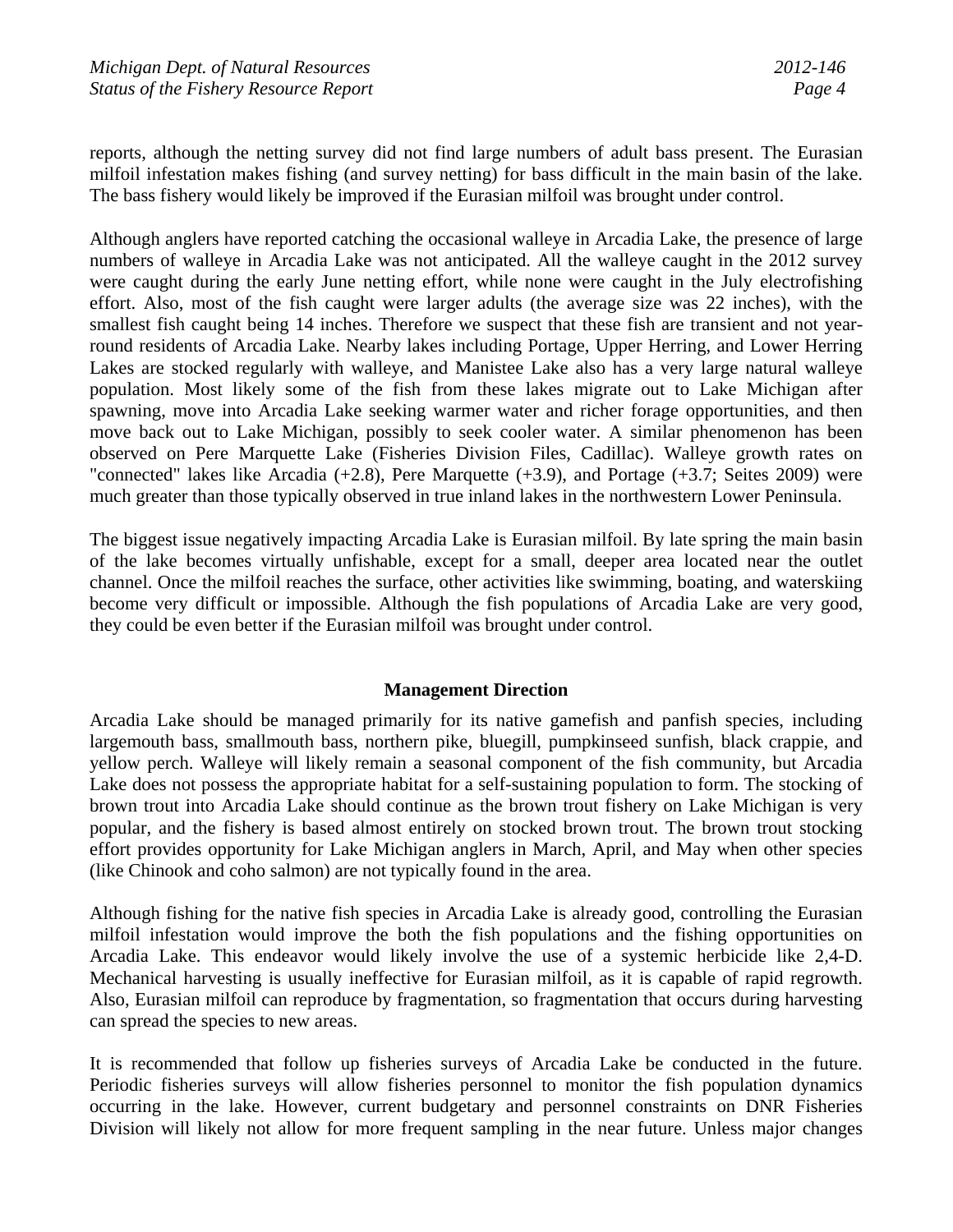occur within Fisheries Division, it is unlikely that another netting survey will be conducted on Arcadia Lake within the next ten years.

Any remaining riparian wetlands adjacent to Arcadia Lake should be protected as they are critical to the continued health of the lake's aquatic community. Future unwise riparian development and wetland loss may result in deterioration of the water quality and aquatic habitat. Healthy biological communities in inland lakes require suitable natural habitat. Human development in the Bowens Creek watershed, along the Arcadia Lake shoreline, and in the lake proper has a tendency to change and diminish natural habitat. Appropriate watershed management is necessary to sustain healthy biological communities, including fish, invertebrates, amphibians, reptiles, birds and aquatic mammals. Generally for lakes this includes maintenance of good water quality, especially for nutrients; preservation of natural shorelines, especially shore contours and native shoreline vegetation; and preservation of bottom contours, native aquatic vegetation, and wood structure within a lake. Guidelines for protecting fisheries habitat in inland lakes can be found in Fisheries Division Special Report 38 (O'Neal and Soulliere 2006).

### **References**

O'Neal, R. P., and G. J. Soulliere. 2006. Conservation guidelines for Michigan lakes and associated natural resources. Michigan Department of Natural Resources, Fisheries Special Report 38, Ann Arbor.

Seites, H. L. 2009. Status of the Fishery Resource Report: Portage Lake. Michigan Department of Natural Resources Status of the Fishery Resource Report 2009-82.

Seites, H. L., and M. A. Tonello. 2009. Status of the Fishery Resource Report: Betsie Lake. Michigan Department of Natural Resources Status of the Fishery Resource Report 2009-80.

Tonello, M. A. 2008. Status of the Fishery Resource Report: Bowens Creek. Michigan Department of Natural Resources Status of the Fishery Resource Report 2008-59.

Tonello, M. A. 2010. Status of the Fishery Resource Report: Manistee Lake. Michigan Department of Natural Resources Status of the Fishery Resource Report 2010-108.

Wehrly, K.E., G.S. Carter, and J.E. Breck. 2009 Draft. Standardized sampling methods for the inland lakes status and trends program. Chapter 27 in Manual of Fisheries Survey Methods. Michigan Department of Natural Resources, Fisheries Division internal document, Ann Arbor.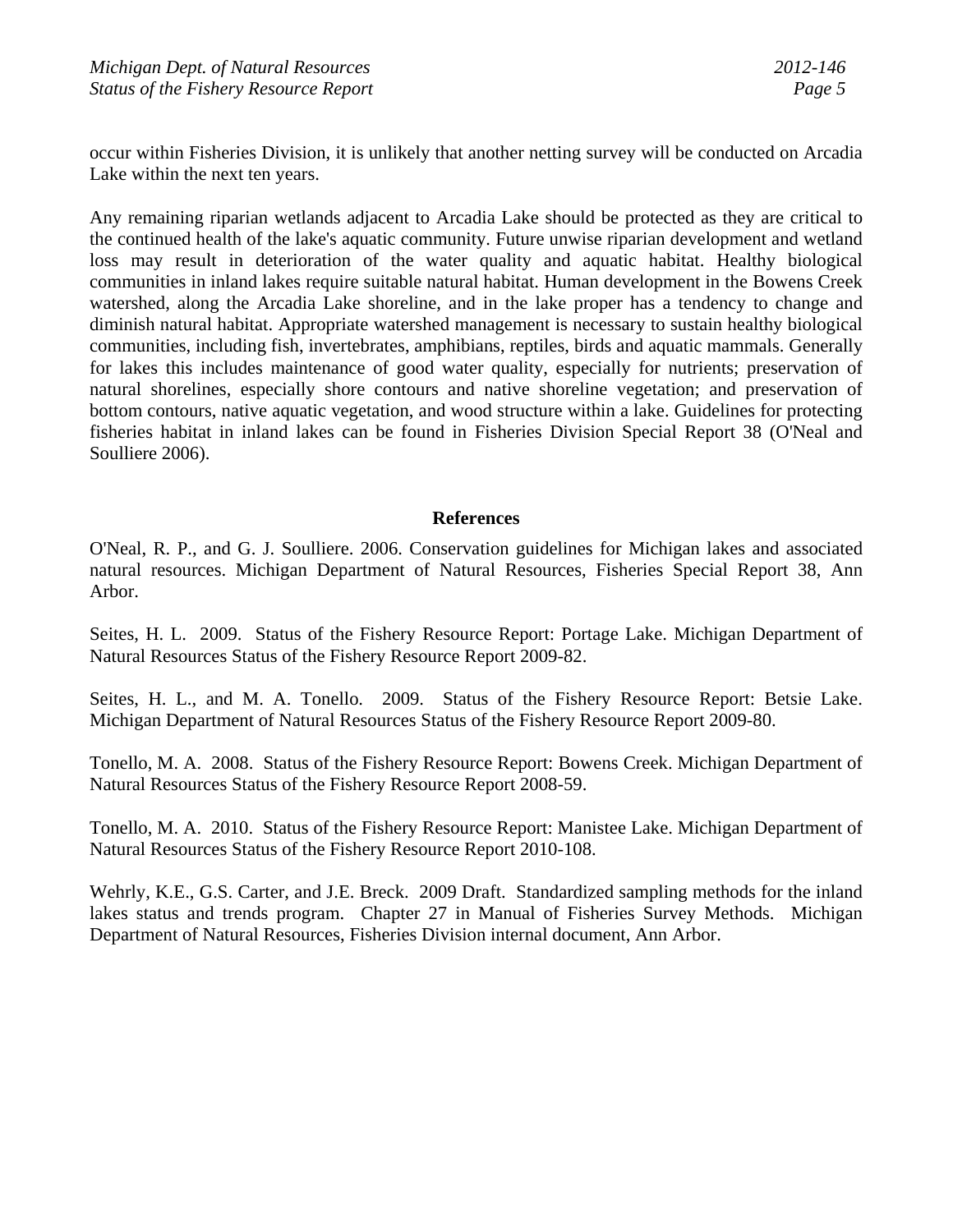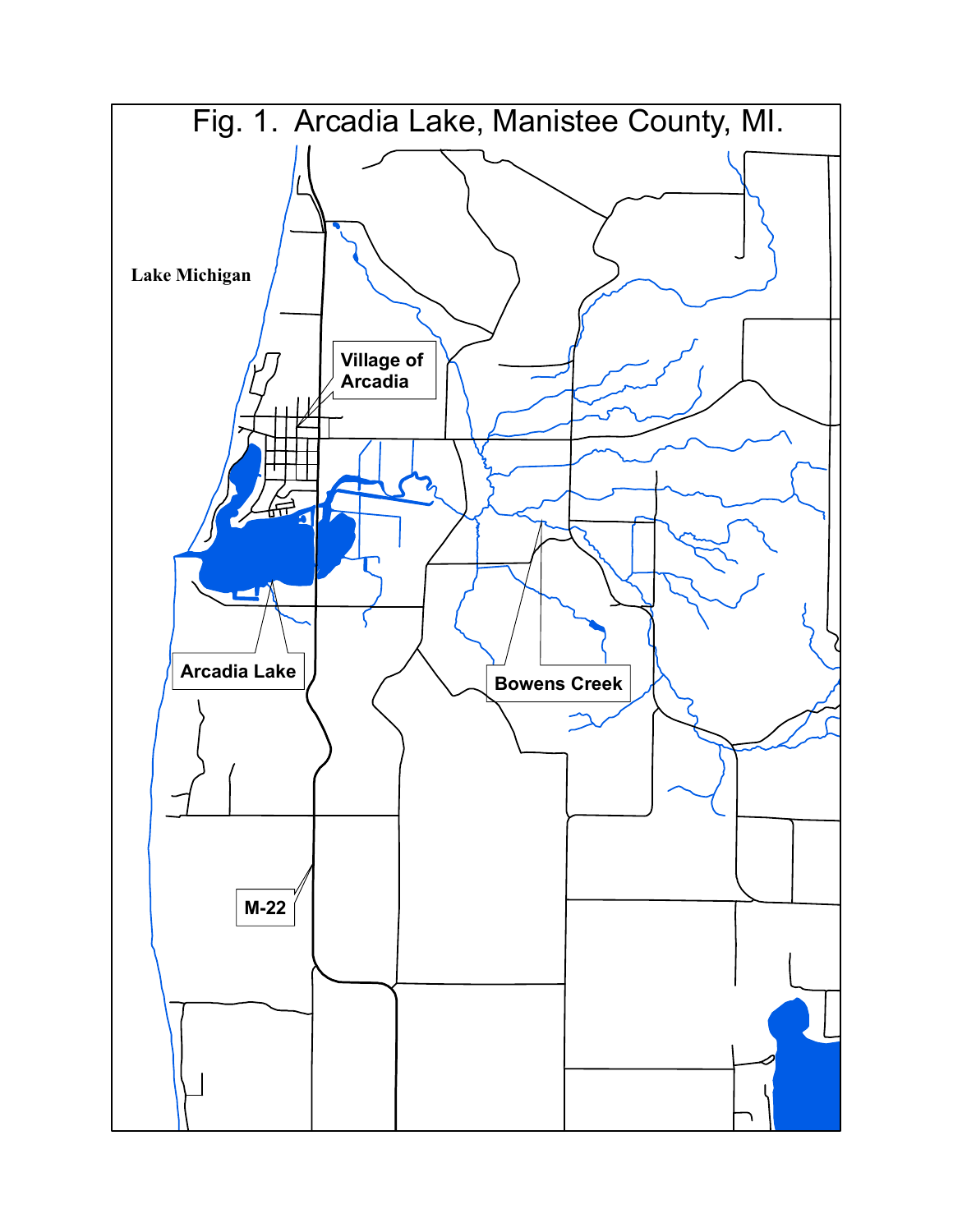|                    |        | Percent   | Weight   | Percent   | Length range          | Average | Percent                 |
|--------------------|--------|-----------|----------|-----------|-----------------------|---------|-------------------------|
| <b>Species</b>     | Number | by number | (Pounds) | by weight | (inches) <sup>1</sup> | length  | legal size <sup>2</sup> |
| alewife            | 8      | 0.6       | 0.5      | 0.0       | $5-6$                 | 6.4     |                         |
| black crappie      | 56     | 4.0       | 18.4     | 1.0       | $5 - 11$              | 8.2     | 93(7")                  |
| bluegill           | 86     | 6.2       | 20.2     | 1.1       | $4 - 9$               | 6.8     | 76 (6")                 |
| bowfin             | 54     | 3.9       | 301.2    | 15.9      | 19-31                 | 24.9    |                         |
| brown bullhead     | 581    | 41.8      | 361.1    | 19.1      | $7 - 12$              | 10.9    |                         |
| common carp        | 10     | 0.7       | 108.3    | 5.7       | 19-34                 | 28.1    |                         |
| freshwater drum    | 21     | 1.5       | 50.4     | 2.7       | $15 - 21$             | 17.4    |                         |
| gizzard shad       | 6      | 0.4       | 15.9     | 0.8       | 16-20                 | 19.0    |                         |
| largemouth bass    | 25     | 1.8       | 42.6     | 2.3       | $9 - 18$              | 14.2    | 60 (14")                |
| longnose gar       | 16     | 1.2       | 44.9     | 2.4       | 26-35                 | 30.8    |                         |
| northern pike      | 99     | 7.1       | 319.9    | 16.9      | 19-35                 | 24.1    | 44 (24")                |
| pumpkinseed        | 65     | 4.7       | 20.4     | 1.1       | 4-8                   | 7.1     | 92(6")                  |
| rainbow trout      | 1      | 0.1       | 8.4      | 0.4       | 28-28                 | 28.5    | 100(8")                 |
| rock bass          | 180    | 12.9      | 89.0     | 4.7       | $4 - 10$              | 8.5     | 91(6")                  |
| shorthead redhorse | 5      | 0.4       | 14.5     | 0.8       | 14-24                 | 18.9    |                         |
| silver redhorse    | 57     | 4.1       | 176.8    | 9.4       | 14-26                 | 21.2    |                         |
| smallmouth bass    | 15     | 1.1       | 38.0     | 2.0       | 12-20                 | 16.7    | 93 (14")                |
| walleye            | 39     | 2.8       | 149.9    | 7.9       | 14-29                 | 21.9    | 95 (15")                |
| white sucker       | 33     | 2.4       | 93.0     | 4.9       | 14-22                 | 19.0    |                         |
| yellow bullhead    | 10     | 0.7       | 5.7      | 0.3       | $9 - 11$              | 9.6     | 100(7")                 |
| yellow perch       | 23     | 1.7       | 10.6     | 0.6       | $5 - 13$              | 8.7     | 83(7")                  |
| Total              | 1,390  | 100       | 1889.7   | 100       |                       |         |                         |

**Table 1.** Number, weight, and length of fish collected from Arcadia Lake with large mesh fyke nets, trap nets, inland gillnets, on June 4-8, 2012.

<sup>1</sup>Note some fish were measured to 0.1 inch, others to inch group: e.g., "5"=5.0 to 5.9 inch, 12=12.0 to 12.9 inches; etc.

 $2$ Percent legal size or acceptable size for angling. Legal size or acceptable size for angling is given in parentheses.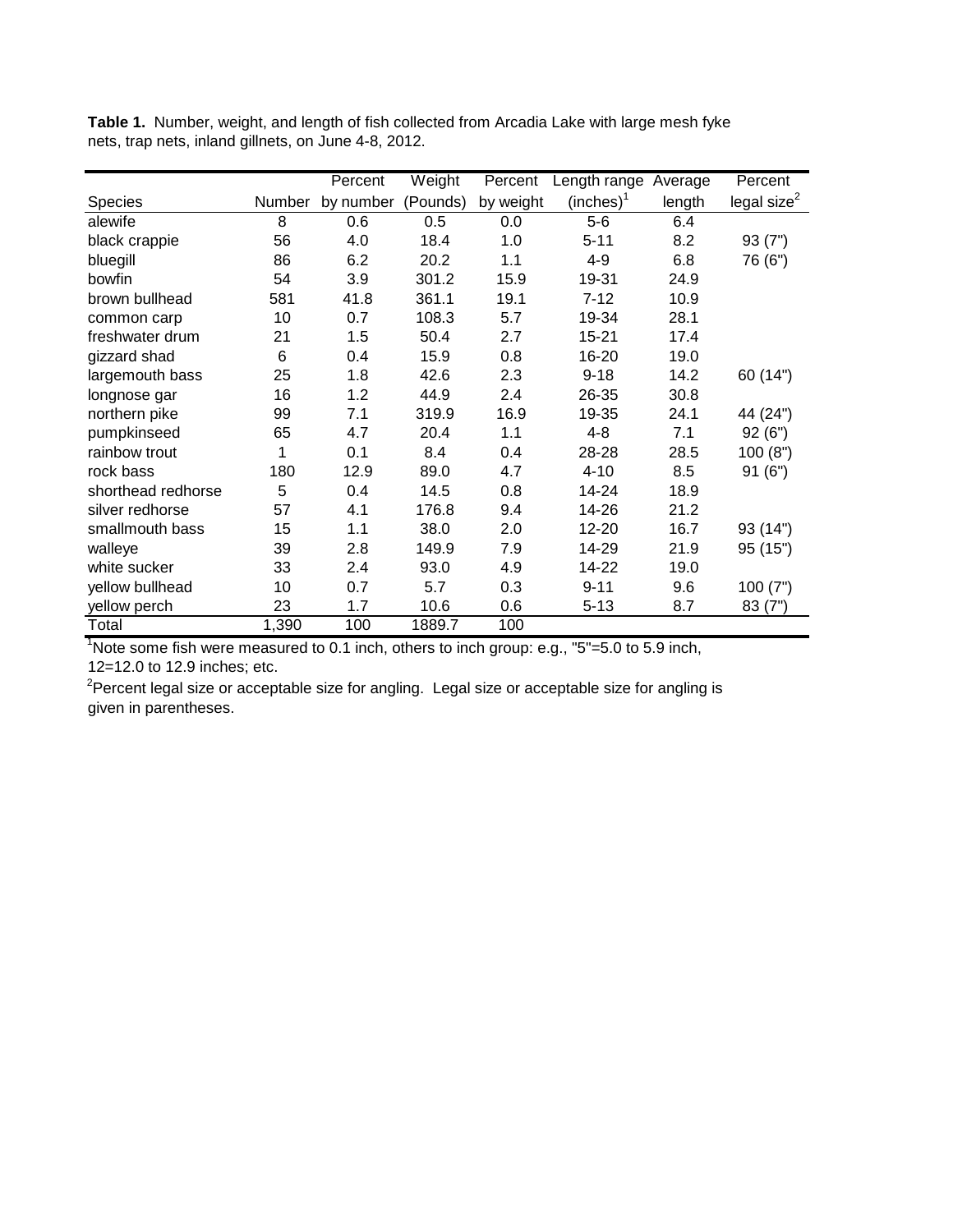|                     |                | Percent   | Weight   | Percent   | Length range Average  |        | Percent                 |
|---------------------|----------------|-----------|----------|-----------|-----------------------|--------|-------------------------|
| <b>Species</b>      | Number         | by number | (Pounds) | by weight | (inches) <sup>1</sup> | length | legal size <sup>2</sup> |
| banded killifish    | 9              | 1.4       | 0.0      | 0.0       | $2 - 2$               | 2.5    |                         |
| black crappie       | 6              | 1.0       | 2.5      | 1.9       | $8 - 9$               | 9.2    | 100(6")                 |
| bluegill            | 10             | 1.6       | 1.4      | 1.1       | $3 - 7$               | 5.6    | 30(6")                  |
| bluntnose minnow    | 3              | 0.5       | 0.0      | 0.0       | $2 - 3$               | 2.8    |                         |
| bowfin              | 4              | 0.6       | 10.0     | 7.6       | $10 - 25$             | 17.3   |                         |
| brown bullhead      | 6              | 1.0       | 3.4      | 2.6       | $9 - 11$              | 10.5   |                         |
| golden redhorse     | $\overline{2}$ | 0.3       | 2.4      | 1.8       | 14-15                 | 15.0   |                         |
| golden shiner       | 4              | 0.6       | 0.1      | 0.1       | $2 - 5$               | 3.3    |                         |
| largemouth bass     | 54             | 8.7       | 30.7     | 23.5      | $1 - 16$              | 6.1    | 26 (14")                |
| longnose gar        | $\overline{2}$ | 0.3       | 0.4      | 0.3       | $6 - 17$              | 12.0   |                         |
| logperch            | 6              | 1.0       | 0.1      | 0.1       | $3 - 4$               | 3.7    |                         |
| mimic shiner        | 8              | 1.3       | 0.0      | 0.0       | $1 - 2$               | 2.4    |                         |
| northern pike       | 1              | 0.2       | 2.5      | 1.9       | 22-22                 | 22.5   | 0(24")                  |
| pumpkinseed sunfish | 57             | 9.2       | 9.8      | 7.5       | $1 - 7$               | 5.9    | 44 (6")                 |
| round goby          | 37             | 5.9       | 0.0      | 0.0       | $1 - 3$               | 2.4    |                         |
| rock bass           | 58             | 9.3       | 11.2     | 8.6       | $3-9$                 | 6.1    | 47 (6")                 |
| sand shiner         | 8              | 1.3       | 0.0      | 0.0       | $2 - 2$               | 2.5    |                         |
| silver redhorse     | 6              | 1.0       | 14.9     | 11.4      | 14-21                 | 19.5   |                         |
| smallmouth bass     | 163            | 26.2      | 35.4     | 27.0      | $1 - 17$              | 4.8    | 4(14")                  |
| spottail shiner     | $\overline{2}$ | 0.3       | 0.0      | 0.0       | $1 - 1$               | 1.5    |                         |
| white perch         | 5              | 0.8       | 0.8      | 0.6       | $6-7$                 | 6.9    | 20(7")                  |
| yellow perch        | 171            | 27.5      | 5.3      | 4.0       | $1 - 11$              | 3.1    | 3(7")                   |
| Total               | 622            | 100       | 130.9    | 100       |                       |        |                         |

**Table 2.** Number, weight, and length of fish collected from Arcadia Lake by seining and electrofishing on July 16, 2012.

 $1$ Note some fish were measured to 0.1 inch, others to inch group: e.g., "5"=5.0 to 5.9 inch, 12=12.0 to 12.9 inches; etc.

 $2P$ ercent legal size or acceptable size for angling. Legal size or acceptable size for angling is given in parentheses.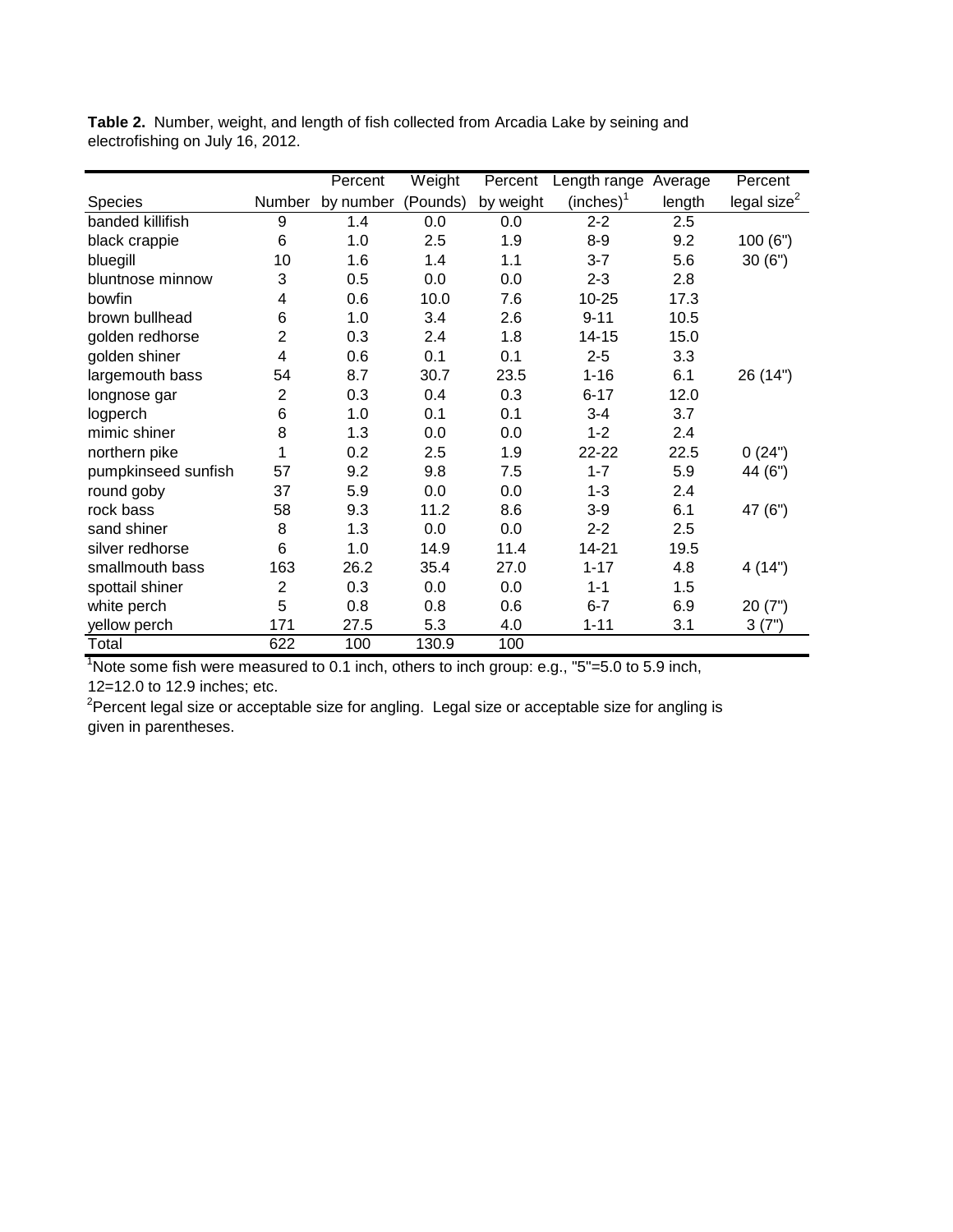| Species                 | Ш          | Ш            | Age<br>IV    | V            | VI          | VII         | VIII        | IX          | Χ           | ΧI          | XII         | XIII        | Mean<br>Growth<br>Index |
|-------------------------|------------|--------------|--------------|--------------|-------------|-------------|-------------|-------------|-------------|-------------|-------------|-------------|-------------------------|
| <b>Black</b><br>crappie | 6.1<br>(7) | 8.0<br>(21)  | 8.5<br>(3)   | 10.2<br>(6)  | 11.9<br>(2) |             |             |             |             |             |             |             | $+0.1$                  |
| Bluegill                |            | 5.4<br>(10)  | 6.4<br>(14)  | 7.3<br>(9)   | 7.9<br>(8)  | 8.7<br>(4)  | 9.5<br>(1)  |             |             |             |             |             | $+0.3$                  |
| Largemouth<br>bass      | 9.6<br>(2) | 11.7<br>(5)  | 13.2<br>(4)  | 15.0<br>(4)  | 15.5<br>(2) | 16.0<br>(6) | 17.8<br>(1) | 18.0<br>(1) |             |             |             |             | $+0.2$                  |
| Northern<br>pike        |            | 21.2<br>(21) | 23.8<br>(41) | 25.8<br>(15) | 28.3<br>(2) | 32.3<br>(3) | 35.1<br>(1) |             |             |             |             |             | $-0.4$                  |
| Pumpkin-<br>seed        |            | 4.5<br>(1)   | 5.8<br>(4)   | 6.8<br>(14)  | 7.5<br>(6)  | 8.0<br>(1)  | 8.1<br>(2)  |             |             |             |             |             | $+0.6$                  |
| Rock bass               | 4.2<br>(1) | 5.1<br>(5)   | 6.4<br>(18)  | 7.6<br>(10)  | 8.2<br>(7)  | 9.0<br>(8)  | 9.4<br>(7)  | 9.9<br>(2)  | 10.0<br>(5) | 10.2<br>(4) | 10.4<br>(4) | 10.6<br>(1) | $+0.1$                  |
| Smallmouth<br>bass      |            |              | 14.3<br>(4)  | 15.8<br>(4)  | 17.0<br>(1) | 17.6<br>(2) | 18.3<br>(1) | 19.0<br>(1) |             | 20.3<br>(1) |             |             |                         |
| Walleye                 |            | 16.4<br>(9)  | 19.1<br>(3)  | 20.7<br>(4)  | 21.2<br>(4) | 23.7<br>(7) | 25.3<br>(3) | 26.1<br>(5) | 25.8<br>(3) |             |             |             | $+2.8$                  |
| Yellow<br>perch         |            | 6.1<br>(3)   | 6.1<br>(3)   | 7.9<br>(5)   | 9.3<br>(1)  | 10.4<br>(4) | 11.6<br>(3) | 12.8<br>(2) | 13.5<br>(2) |             |             |             | $-0.8$                  |

**Table 3.** Average total weighted length (inches) at age, and growth relative to the state average, for fish sampled from Arcadia Lake with trap nets, fyke nets, and inland gill nets, June 4-8, 2012. The number of fish aged is given in parenthesis. A minimum of five fish per age group is statistically necessary or calculating a Mean Growth Index, which is a comparison to the State of Michigan average.